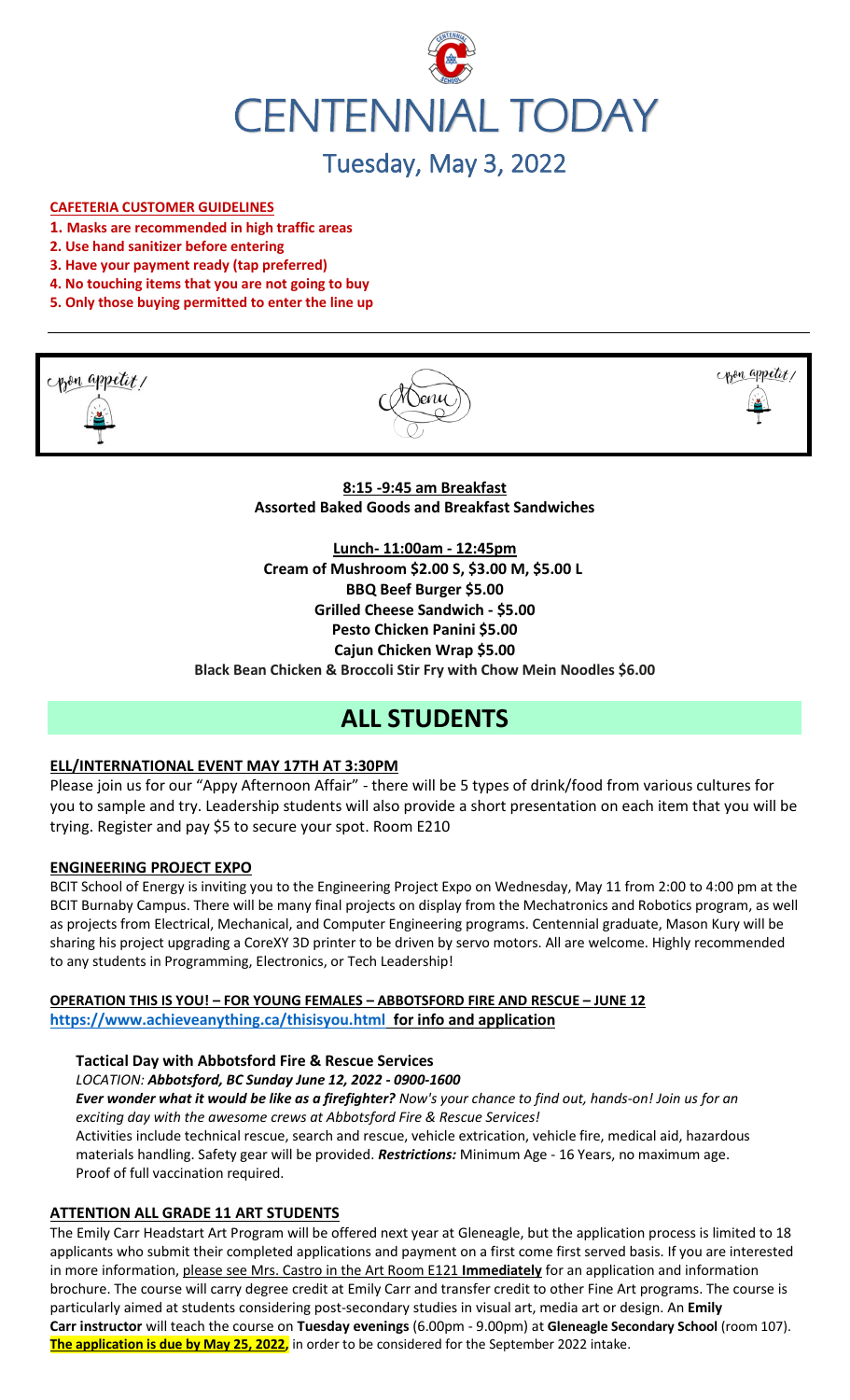#### **#LOCAL LOVE FUND – ART EXPO – "COMO LAKE" \*NEW\*\*NEW\*\*NEW\***

Are you a creative student who wants to spread love and joy to seniors in our community? Students are invited to participate in a travelling ART EXPO this June.

FREE to participate canvas and supplies will be provided.

Let's go Centaurs! Bring some joy and #locallove to the community! Theme: "*COMO LAKE"*. Submissions will be due May 25<sup>th</sup>. Questions? Emai[l dhealeywright@sd43.bc.ca](mailto:dhealeywright@sd43.bc.ca) or come to the Career Centre.

### **GRADE 12**

#### **Grade 12's\*NEW\*\*NEW\*\*NEW\***

**Please check the list of Gold Scholars posted on the Counselling office window. If you believe that you have earned Gold Scholar status and are not on the list, please see your counsellor asap.**



**CAREER CENTRE Visit the online Centennial Career Centre Page [HERE](https://www.sd43.bc.ca/school/centennial/ProgramsServices/CareerCentre/experiences/Pages/default.aspx#/=)**



### **@cent43careercentre**

#### **LOTUS LIGHT CHARITY SCHOLARSHIP\*\*NEW\***

Applicants will be assessed on scholastic record and community volunteer involvement. \$500. <http://vllcs.org/en/2022/03/llcs-accepting-2022-lotus-light-charity-scholarship-application/> Deadline extended to May 15th, 2022.

#### **UBC ENGINEERING – PROSPECTIVE STUDENTS EVERYTHING YOU NEED TO KNOW - ONLINE INFO SESSION**

May 31<sup>st</sup>, 2022, 5pm – 6pm<https://www.bcschoolsports.ca/member-services/scholarships> REGISTER AT LINK

#### **CURIOUS ABOUT DOUGLAS? CHECK OUT THIS VIDEO**

**<https://www.youtube.com/watch?v=z3xEb7RTdo4>**

#### **DOUGLAS COLLEGE INFO SESSIONS (MAY & JUNE)**

THU MAY 19, 2022 @ 5:00 PM **ONLINE, ZOOM** THU JUN 23, 2022 @ 5:00 PM **ONLINE, ZOOM SIGN UP[: HTTPS://WWW.DOUGLASCOLLEGE.CA/FUTURE-STUDENTS/EXPLORE-DOUGLAS/INFORMATION-SESSIONS](https://www.douglascollege.ca/future-students/explore-douglas/information-sessions)**

#### **ECCE AND HCA PATHWAYS PROGRAM (Domestic ESL) – VIRTUAL INFO SESSION (CAPU)**

**<https://capilanou.ca/about-capu/get-to-know-us/events/items/ecce-and-hca-pathways-program-info-session.php> May 11/22 7pm – 8pm**

#### **BC TECH SCHOLARSHIPS – NOW OPEN!**

[https://wearebctech.com/members/technology-impact-awards-tias/2022-bc-tech-scholarship/](file://///d00-v02-p01/Shared_Data/076/Staff_Shared/Office/centennial%20today/Centennial%20Today%202021-2022/April%202022/​https:/wearebctech.com/members/technology-impact-awards-tias/2022-bc-tech-scholarship/)

- Deadline May 06/22. 2 X \$2,500 and \$1,000 bursary. 3.2 GPA and other criteria, and proof of enrolment by May 31st. Visit the link or the Career centre. Eligible disciplines include:
- Biotech
- Business & Technology
- **Cleantech**
- Computer Science
- Digital Media
- **Engineering**
- **Entrepreneurship**
- IT & Applied Technology
- Management
- Product Management
- Other technical programs

#### **SPIRIT OF BC TECH SCHOLARSHIP**

The Spirit of BC Tech Scholarship fund bursary is an additional \$1000 award to the one post-secondary and the one grade 12 student who best exemplifies the values of BC's tech sector, this year the focus is on ambition. DUE May 6/2[2](https://wearebctech.com/members/technology-impact-awards-tias/2022-bc-tech-scholarship/) <https://wearebctech.com/members/technology-impact-awards-tias/2022-bc-tech-scholarship/>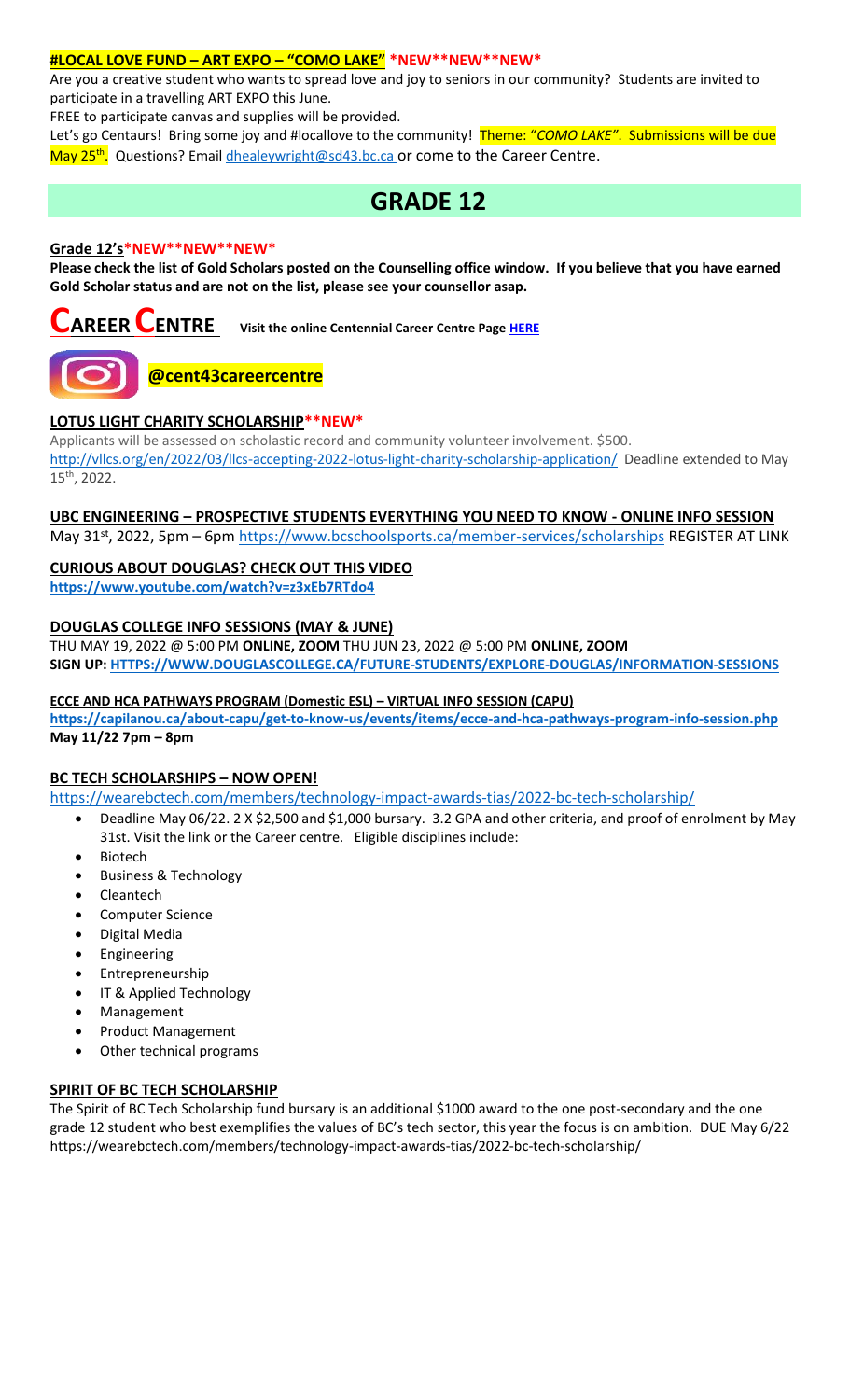#### **MAY SCHOLARSHIP DEADLINES – FIND DETAILS HERE:<https://tinyurl.com/bdfe8k2d>**

MINDSHARE LEARNING TECHNOLOGY AWARD 5/12/2022 INDIGENOUS EDUCATION DEPARTMENT BURSARY applies directly 5/12/2022 COQUITLAM RETIRED TEACHERS' ASSOCIATION 5/12/2022 LOREINE SHANTZ - ALDERSON ELEMENTARY 5/13/2022 PACIFIC LEADERS' SCHOLARSHIP FOR CHILDREN OF PUBLIC SERVANTS 5/13/2022 BCAHA Tribute Fund Bursary 5/15/2022 Shashi Assanand Bursary (female) 5/15/2022 Maillardville Residents' Association Bursary 5/15/2022 BCAHA Bursaries 5/15/2022 Irving K Barber Indigenous Awards Trades and Undergrad 5/16/2022



#### **BCIT FEATURED PROGRAMS**

Applications for many full-time programs are still open for Fall 2022. View the complete list of programs by status on the **[Program Availability](https://bcit.us8.list-manage.com/track/click?u=daf05330755626307efc8f07f&id=4d4ed36616&e=b29846f095)** page.

#### **UNIVERSITY OF ALBERTA IN PERSON CAMPUS TOURS**

We are very excited to once again offer in-person University of Alberta campus tours starting May 11! Our in-person tours led by UAlberta Ambassadors are the perfect way for your students to get an inside look at our vibrant campus and U of A community. Tours can be booked at [uab.ca/tours](https://mx.technolutions.net/ss/c/gsby7xed_Q9kJKoUKuDGdBFBFhSssENYnEfiUuIzPCfFN0X3A85kPAIgyq7RiYgwd5ks3dapUcNxO2ND8vSVBYrkONj16vS1goC-KNmxqyzPGiP84ZPhBolxXehOVvJJoIydTyO79MzKzKWEvLKFkm_yV9EI63wdit-4TgQQwdxB7q-F7wKO6B1l7qPTTQqEY4-sfMYxk0jPxb8_vnjcU8J1KalNzAYWqvZsue4RhUs/3li/fiXawEMdS5CpVDRHZJ_kGA/h1/NOtRtynrGGfbhYYaY88O-aXOwt_ymLOenqdLtTeBrnQ).

#### **JEAN LUMB FOUNDATION AWARDS**

Up to 10 X \$1000 awards across Canada in 9 categories, each with its own criteria. Chinese Heritage/Canadian citizen. Due May 23 by 9pm. Visi[t https://jeanlumbfoundation.ca/?page\\_id=6749](https://jeanlumbfoundation.ca/?page_id=6749)

New for 2022 **College Award (NEW)** The successful candidate will be enrolled full-time in a college, community college, college of applied arts or applied technology, institute of technology or science, CEGEP in Quebec, or career college, to study for a specific job in an industry, including business, applied arts, computer and mechanical technologies, electronics, health services, human resources, or trades, such as carpentry, electrical or plumbing.

#### **VOLUNTEER IN SD43** \* 30 POSITIONS

Coquitlam School District's Summer Learning program is pleased to once again offer a volunteer opportunity for our students. Last year we placed approximately thirty students into SD43 Summer Learning classrooms, a valuable experience for students and teachers! Successful volunteers will be placed in local classrooms and earn necessary volunteer hours as well as a letter of reference.

[https://forms.office.com/Pages/ResponsePage.aspx?id=74xl2ZICUkKZJWRC3iSkS-](https://forms.office.com/Pages/ResponsePage.aspx?id=74xl2ZICUkKZJWRC3iSkS-W45W4oHn9IuQdblaYVE0lUOFk1MFlRTFlWWkhOOVlYNUJCSDQ0SkdFTi4u)[W45W4oHn9IuQdblaYVE0lUOFk1MFlRTFlWWkhOOVlYNUJCSDQ0SkdFTi4u](https://forms.office.com/Pages/ResponsePage.aspx?id=74xl2ZICUkKZJWRC3iSkS-W45W4oHn9IuQdblaYVE0lUOFk1MFlRTFlWWkhOOVlYNUJCSDQ0SkdFTi4u)

#### **SUMMER JOB SEARCH?**

Job Bank - <https://www.jobbank.gc.ca/jobsearch/jobposting/35965594?source=searchresults> Indeed (Coquitlam) <https://ca.indeed.com/jobs?q=summer%20student%202022&l=British%20Columbia&vjk=23313e5494867a53>

#### **VOLUNTEER OPPORTUNITES THIS SPRING**

Festivals and events are returning. Volunteers are needed! Career Centre - Centennial Secondary School [\(sd43.bc.ca\)](https://www.sd43.bc.ca/school/centennial/ProgramsServices/CareerCentre/experiences/Pages/default.aspx#/=)

#### **KPU NEXT STEPS WORKSHOPS – MAY**

Next Steps Workshop, **May 16th, 3:30pm** Next Steps Workshop, **May 18th, 12 - 12:30,** condensed lunch time power session.

Register for a **[Next Steps Workshop](http://crm-link.kpu.ca/c/7/eyJhaSI6MTY0ODQwMjEsImUiOiJkaGVhbGV5d3JpZ2h0QHNkNDMuYmMuY2EiLCJyaSI6ImNvbnRhY3QtNGZkMzgzYmJkZmY3ZWExMWE4MTUwMDBkM2EwYzhjNmQtZDI5MWU3MGZkMWYyNDJlYjk5OGU2OTFmYjc2ZGZmMjMiLCJycSI6IjAyLWIyMjEwMy0zOTg5OTViYTI1NGQ0NDE2YjBlMDQyODJkZjY3MTlhNiIsInBoIjpudWxsLCJtIjpmYWxzZSwidWkiOiIyIiwidW4iOiIiLCJ1IjoiaHR0cHM6Ly93d3cua3B1LmNhL2luZm8tc2Vzc2lvbnMvZnV0dXJlLXN0dWRlbnRzL25leHQtc3RlcHMvbWF5LTIwMjI_X2NsZGVlPVpNTFlTR1BPYXdvdUI0T0xzQnBsUHZFU0g1eUhvbnhCQlpuNFlnYzRINkV6V0ZWOVpLUWpKTmxic0hFM3RVQmImcmVjaXBpZW50aWQ9Y29udGFjdC00ZmQzODNiYmRmZjdlYTExYTgxNTAwMGQzYTBjOGM2ZC1kMjkxZTcwZmQxZjI0MmViOTk4ZTY5MWZiNzZkZmYyMyZlc2lkPTFkZmIzOThiLTRiYmItZWMxMS05ODNmLTAwMjI0ODNjYzE1YSJ9/SBu6RJHIXI6GRb2GoyGQMA)** 

#### **HAVE YOU WON A SCHOLARSHIP?**

Fill out the form at the link or QR code to be added to the commencement programme. [https://forms.office.com/Pages/ResponsePage.aspx?id=74xl2ZICUkKZJWRC3iSkSwuEIlUQFhBOpXf92UwjudZURDgzNlU4](https://forms.office.com/Pages/ResponsePage.aspx?id=74xl2ZICUkKZJWRC3iSkSwuEIlUQFhBOpXf92UwjudZURDgzNlU4NEpMVzRFR0lLV0NaNU1EOVBGWC4u) [NEpMVzRFR0lLV0NaNU1EOVBGWC4u](https://forms.office.com/Pages/ResponsePage.aspx?id=74xl2ZICUkKZJWRC3iSkSwuEIlUQFhBOpXf92UwjudZURDgzNlU4NEpMVzRFR0lLV0NaNU1EOVBGWC4u)